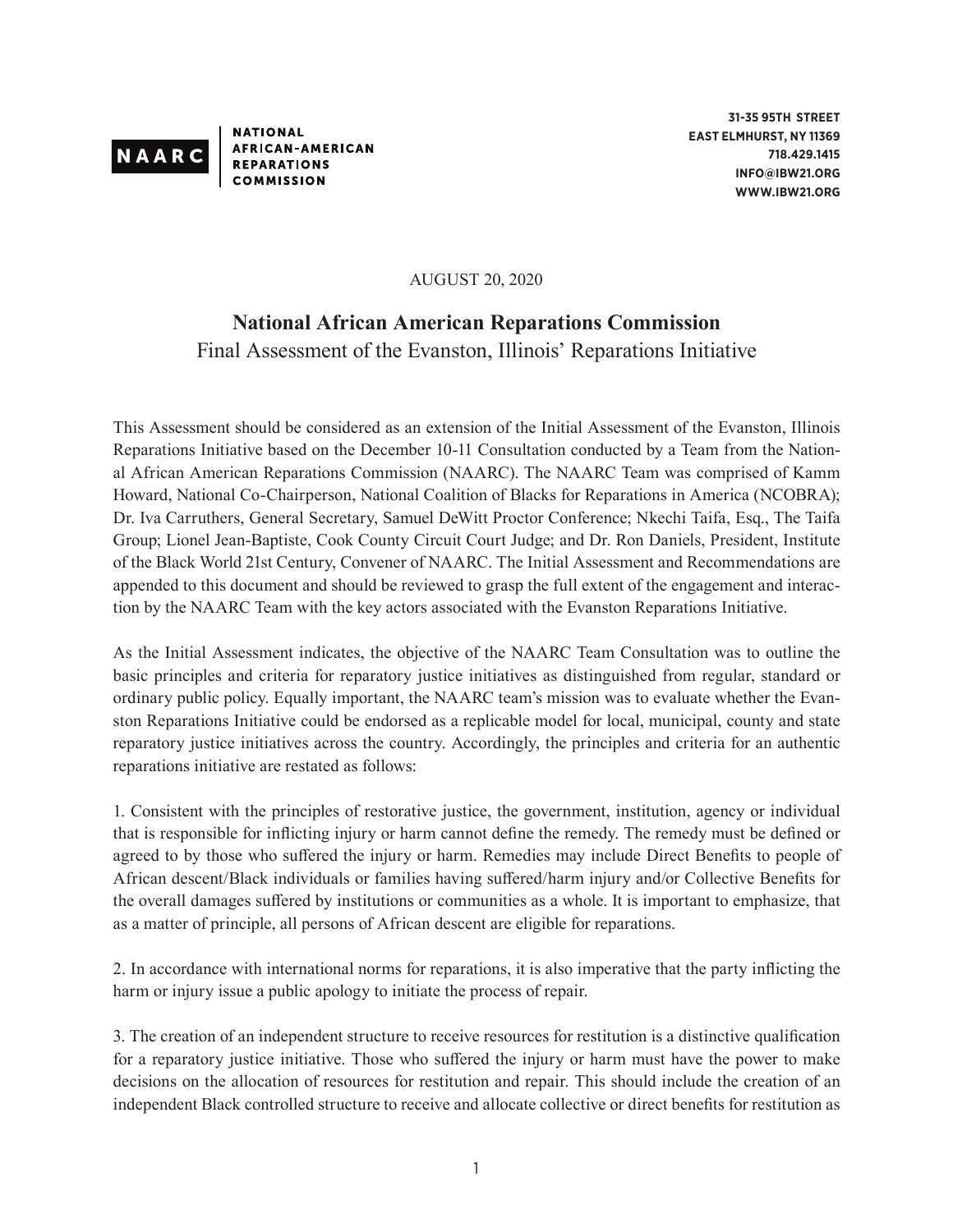identified by the affected community, institutions or individuals, e.g., a Reparations Finance Authority as referenced in the NAARC 10 Point Reparations Program, Community Economic Development Corporation, Community Land Trust, Cooperative or similar structure.

4. Regular, standard or ordinary public policy is not reparations. The allocation of resources to meet current needs in the Black community and the community at-large which are not exclusively for the Black community and controlled by Black families, communities and institutions is regular/standard/ordinary public policy.

Rather than release the Initial Assessment and Recommendations immediately after the December 10-11 consultation, the NAARC Team elected to support the effort of interested stakeholders and actors in undertaking a process to implement the principles and criteria as stated. Since December of 2019, the NAARC Team has served as a resource for advice and counsel as local actors worked through the process of implementing the principles and criteria within the context of what was deemed feasible and appropriate for the Evanston Black community.

Based on months of interaction with local actors, the NAARC Team has concluded that the consistent and committed work by key stakeholders has produced a process and system which meets the principles and criteria for a Reparatory Initiative as outlined above:

- There has been ongoing education and consultation with the Black community at-large to generate proposed remedies to repair the harm of de facto segregation, redlining, economic under-development, inadequate public education, etc. This input augments recommendations received during town hall meetings previously conducted by Alderman Robin Rue Simmons.
- Substantive discussions with the Stakeholder group that was invited to the table during the NAARC Team Consultation of December 10-11, 2019.
- As a result of these discussions a Reparations Stakeholders Authority has been formed as the official body that will receive input from the community on a continual basis. The Reparations Stakeholders Authority will vet and vote on proposals for reparative remedy and advance their decisions to the Reparations Sub-Committee of City Council. The Reparations Sub-Committee will submit the decisions of the Reparations Stakeholders Authority to the full Council for funding.
- The Reparations Stakeholders Authority is finalizing the application process which will be institutionalized for submitting reparations proposals.
- The Evanston Community Foundation has agreed to serve as the fiscal agent for an independent Reparations Fund that will be administered by the Reparations Stakeholders Authority.

While the NAARC Team recognizes that the process of finalizing the implementation process is still a work in progress, the essence of the systems and processes which are being established exemplify the principles and criteria as stated earlier in this document.

We commend all the stakeholders who have invested time and energy developing processes, structures and systems for the milestone Evanston Reparations Initiative. Accordingly, NAARC is prepared to certify the Evanston Reparations Initiative as a model for local municipal reparations initiatives across the nation.